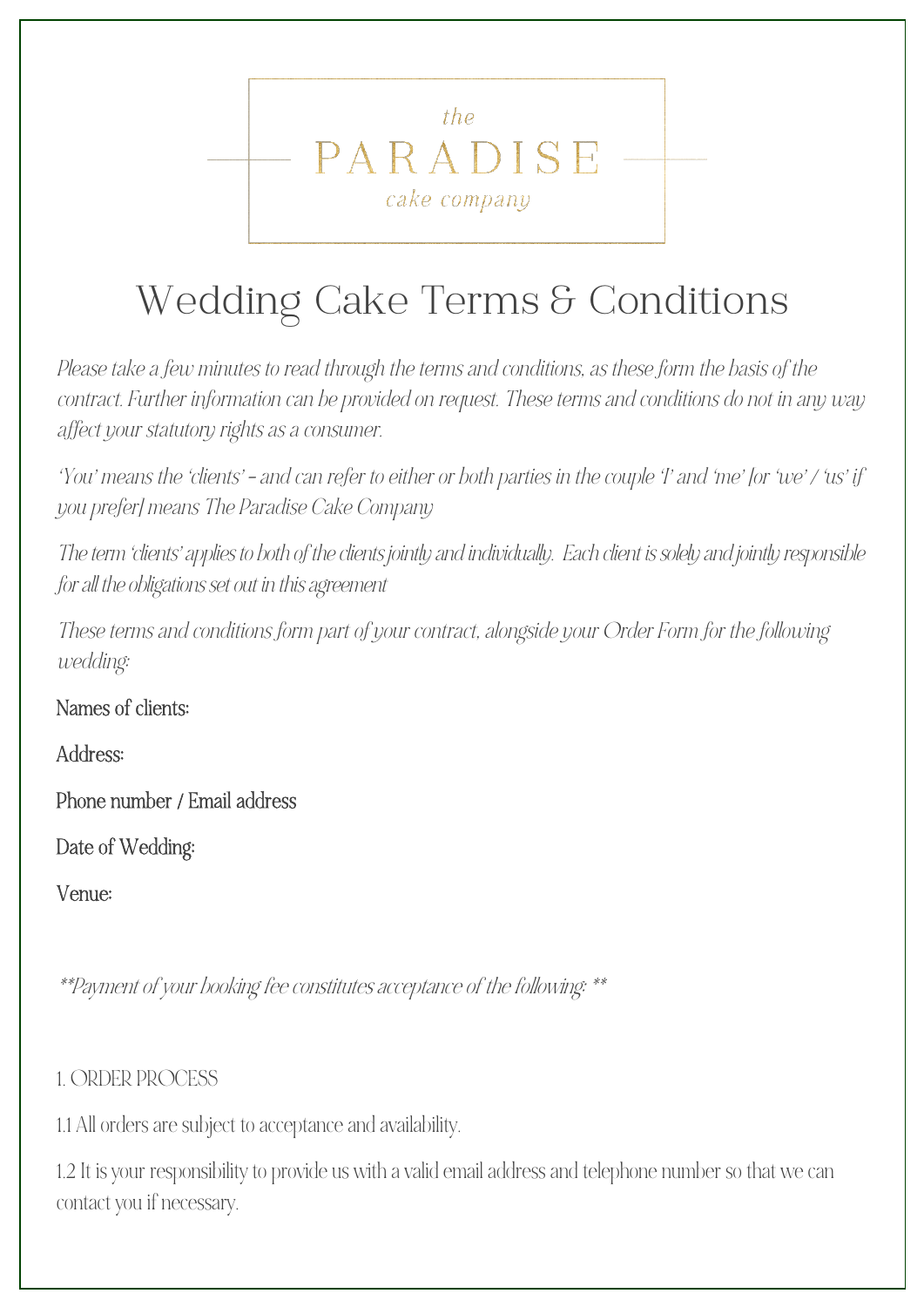1.3 You shall be responsible for ensuring the accuracy of the details provided by you during the order process. An Order Form will be sent to you once design details have been confirmed, and this will be resent with your final invoice eight weeks prior to your wedding, for you to confirm that details remain the same.

1.4 Once your booking fee has been paid, we will provide you a receipt to confirm this, as well as an Order Form once details have been confirmed.

# 2. PAYMENT POLICY

2.1 Payments are currently taken in cash, or bank transfer.

2.2 Upon placing an order, you agree to secure your order with a non-refundable and non-transferable booking fee of £100.00 – unless agreed otherwise. Orders are not deemed confirmed, and dates are not reserved until this payment is received.

2.3 Quotes are valid for 30 days, unless your date is filled with another order before this time. Please do check that your date is still available if some time has passed between obtaining a quote and making payment.

2.3 The booking fee is taken to cover for initial work undertaken on the design of your cake and administration. It also holds your date and will mean that The Paradise Cake Company restricts other orders for the same day. By turning down or not advertising for further work, a cancellation by you will mean a likely loss in profit from alternative orders for me.

2.4 Payment of the final balance is due a minimum of eight weeks prior to the wedding date to allow for preparatory work to take place and supplies to be ordered. I will produce your cakes to the specification as per the Order Form which I will resend with your final invoice, eight weeks before your wedding date. Please double check that it is detailed as you require. By paying your final invoice, you are confirming that what is detailed on the Booking Form is correct.

2.5 Failure to complete payment of the final balance by the due date on the invoice will result in the cancellation of your order and the booking fee will not be refunded or transferred.

# 3. DELIVERY OF YOUR CAKE

3.1 Kindly provide details of your wedding planner or the wedding coordinator at your venue and The Paradise Cake Company will happily liaise directly with them regarding time to set up and other arrangements.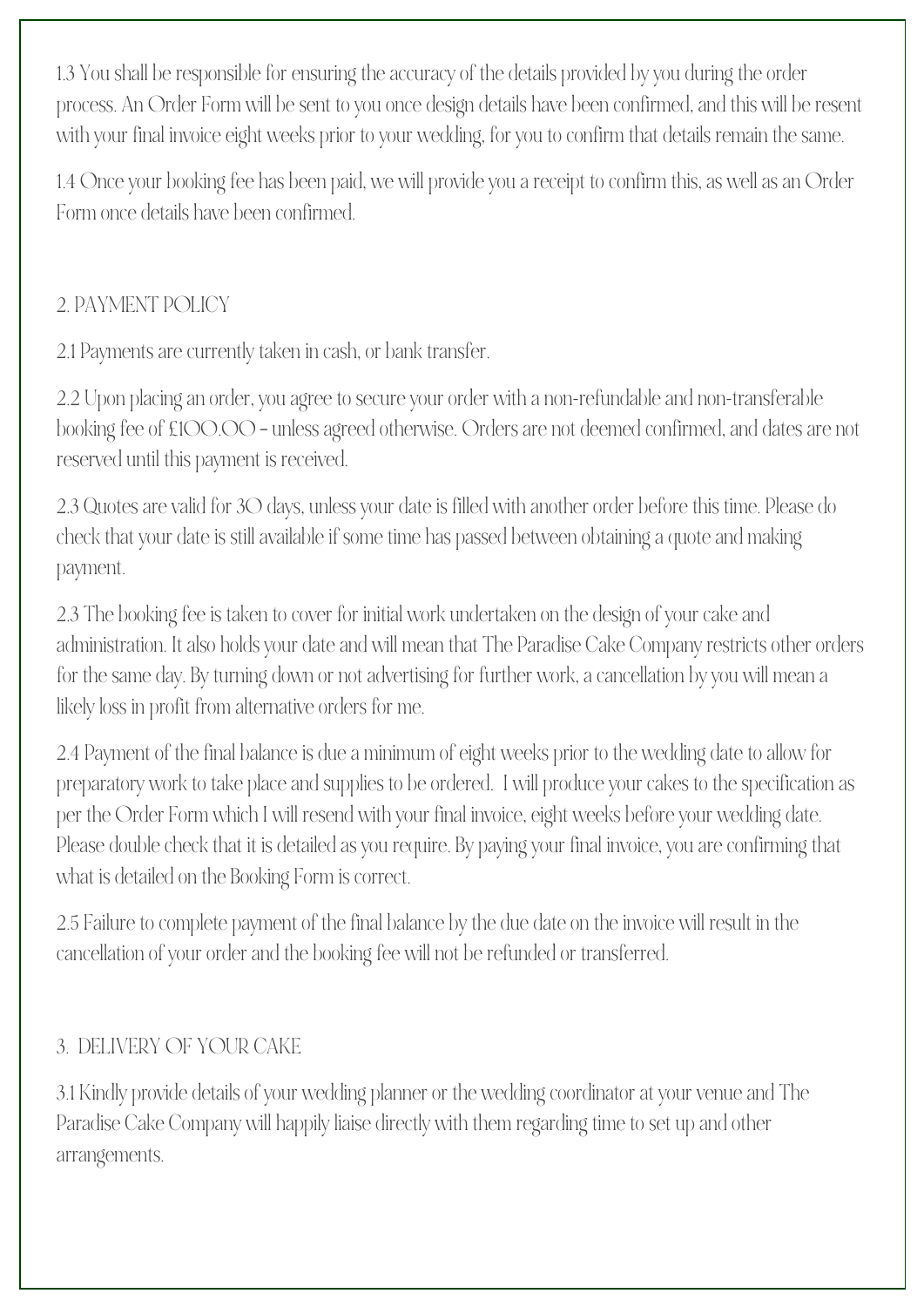3.2 Delivery will take place in the morning, between 9am-12pm, unless agreed in advance. An additional fee of between £20-£30 will be chargeable if later delivery is required. Deliveries on weekdays will always take place before 1.30pm unless specifically agreed at the time of booking.

3.3 The Order Form will stipulate the address and time for delivery. Amendments to the delivery address or time may be permitted at the sole discretion of The Paradise Cake Company and may incur additional delivery charges to cover for time and petrol, but in the case that The Paradise Cake Company cannot deliver to the new venue, due to distance or other reason, section 4.4 and 5.3 below applies.

3.4 You will become the owner of the goods you ordered and responsible for the risk of loss or damage to them once they have been delivered to the delivery address.

3.5 When setting up the cake and attaching externally purchased flowers or other decoration, The Paradise Cake Company reserves the right to leave any of these items off, or arrange them in a different way, if there is any doubt about safety or security of said items.

# 4. CHANGES TO YOUR ORDER

4.1 The Paradise Cake Company understands that sometimes situations occur which can result in you wanting to change your order. Please contact us as early as possible before the order is due to ensure any changes can be implemented, at least ten weeks' notice is required for any changes – and please note agreement to any such changes are at the sole discretion of The Paradise Cake Company . Please be aware changes may incur additional costs, in line with additional work required for administration as well as additional materials and time required for the design change. A full quote will be given for proposed amendments before they are agreed upon.

4.2 If you wish to reduce the value of your order, a fee may be applicable depending upon how much notice is given, and how much work has already been carried out. Please refer to 4.3 below for further detail.

4.3 A reduction in the value of the order of 25% or more, or below a total value of £400 will be considered a cancellation by you, unless otherwise expressly agreed in writing by The Paradise Cake Company . Workload is considered when other orders are taken and turned away and therefore large reductions in the order will have an effect on the income of The Paradise Cake Company. Please refer to section 5.

4.4 This contract is based upon the agreed place of delivery (the "venue") of your wedding cake as per the heading on the top of this document. If this changes, you are to contact The Paradise Cake Company immediately to discuss whether we can accommodate the change. If not this will be deemed a cancellation by you and section 5.3 applies.

4.5 This contract is based upon the agreed date of delivery of your wedding cake as per the heading on the top of this document ("Wedding Date"). A change to the date will be treated as a cancellation by you as per the section 5.3 below, unless otherwise expressly agreed in writing by The Paradise Cake Company. The booking fee is nontransferable to new dates or events.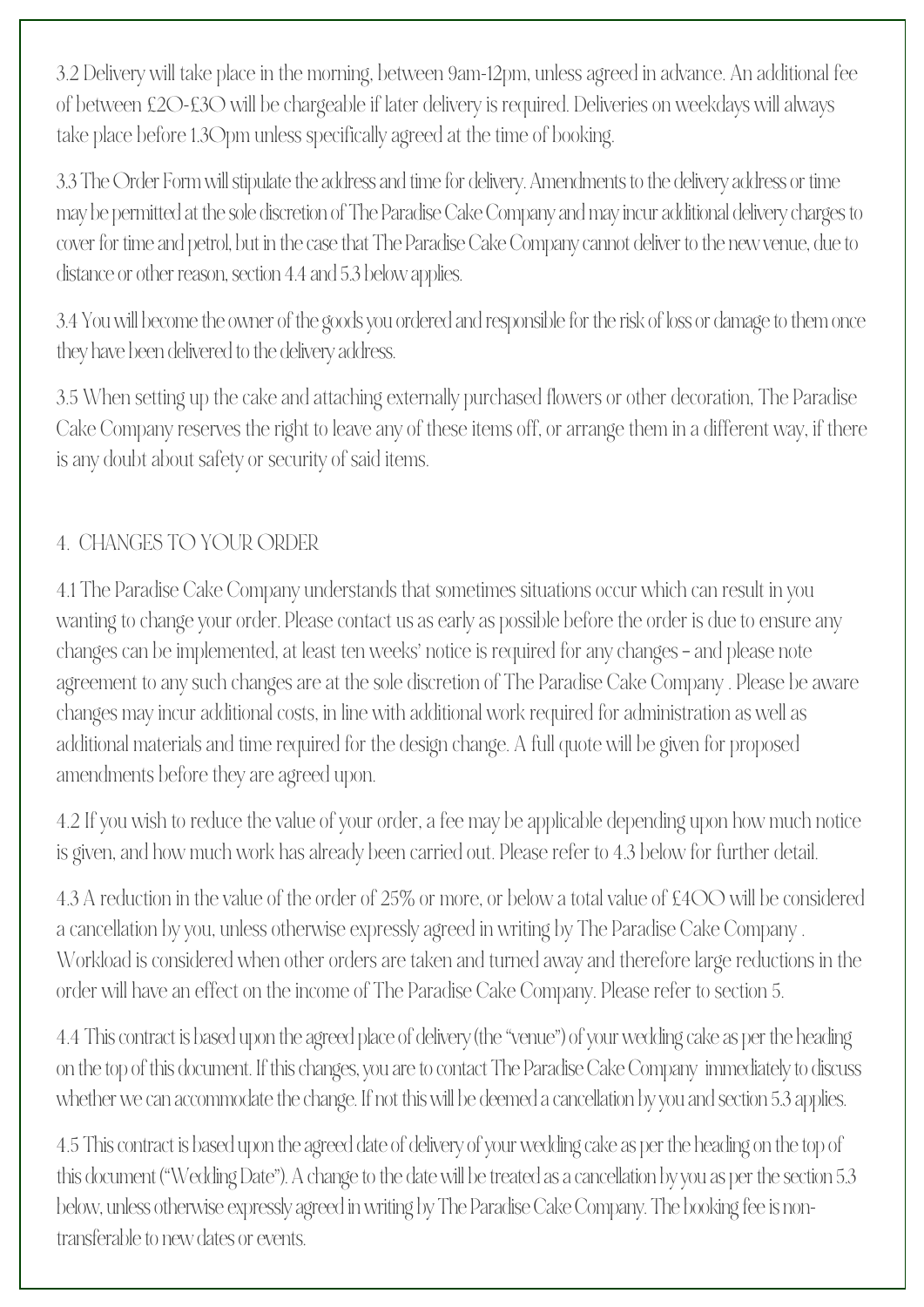# 5. CANCELLATION POLICY

5.1 You have the right to cancel the contract at any time up to eight weeks before the date your order is due for delivery.

5.2 To exercise your right of cancellation you must give written notice to The Paradise Cake Company via the email address shown on The Paradise Cake Company's website, giving details of the goods ordered.

5.3 By the customer: If the order is cancelled, your booking fee is non-refundable and non-transferable. There will be no refund or transfer of the booking fee, and any and all expenses already incurred on behalf of the finished product above this value will be invoiced. If the order is cancelled within eight weeks of the date of the wedding, the remaining full balance will be due to be paid to The Paradise Cake Company. This is because at such short notice, and especially due to the nature of weddings, it is unlikely that The Paradise Cake Company would be able to secure another order for the same day. This would result in a significant loss of profit for The Paradise Cake Company through no fault of their own. If a new order is received for the cancelled date The Paradise Cake Company will refund the balance.

5.3.1 If ingredients / supplies specific to this order have not yet been purchased, or they can be used for another order, the cost of these would be deducted from the final balance and refunded to the customer in the event of a cancellation which occurs once said final balance has been paid.

5.3.2 If a delivery charge has been paid as part of the final balance, or in addition to your non-refundable booking fee, this will be refunded to you. However, if further funds are due this payment will be offset against what is owed to The Paradise Cake Company.

5.4 By The Paradise Cake Company: In the event of exceptional circumstances, such as serious illness, The Paradise Cake Company will give as much notice as possible if we are unable to fulfil your order. We will endeavour to find someone else who can produce your order to an equal standard and will refund you all monies already paid, including the booking fee. However, this cannot be guaranteed. The Paradise Cake Company's liability will be limited to the full cost of purchase, and we will not accept responsibility for any consequential loss.

5.5 You are strongly advised to take out adequate wedding insurance to cover you in the event of cancellations.

# 6. POSTPONEMENT POLICY

6.1 For the avoidance of all doubt, if your wedding is postponed this will be treated as a cancellation. The Paradise Cake Company will be happy to discuss the possibility of rebooking for a new date should this be possible, and if so, a new contract would be issued.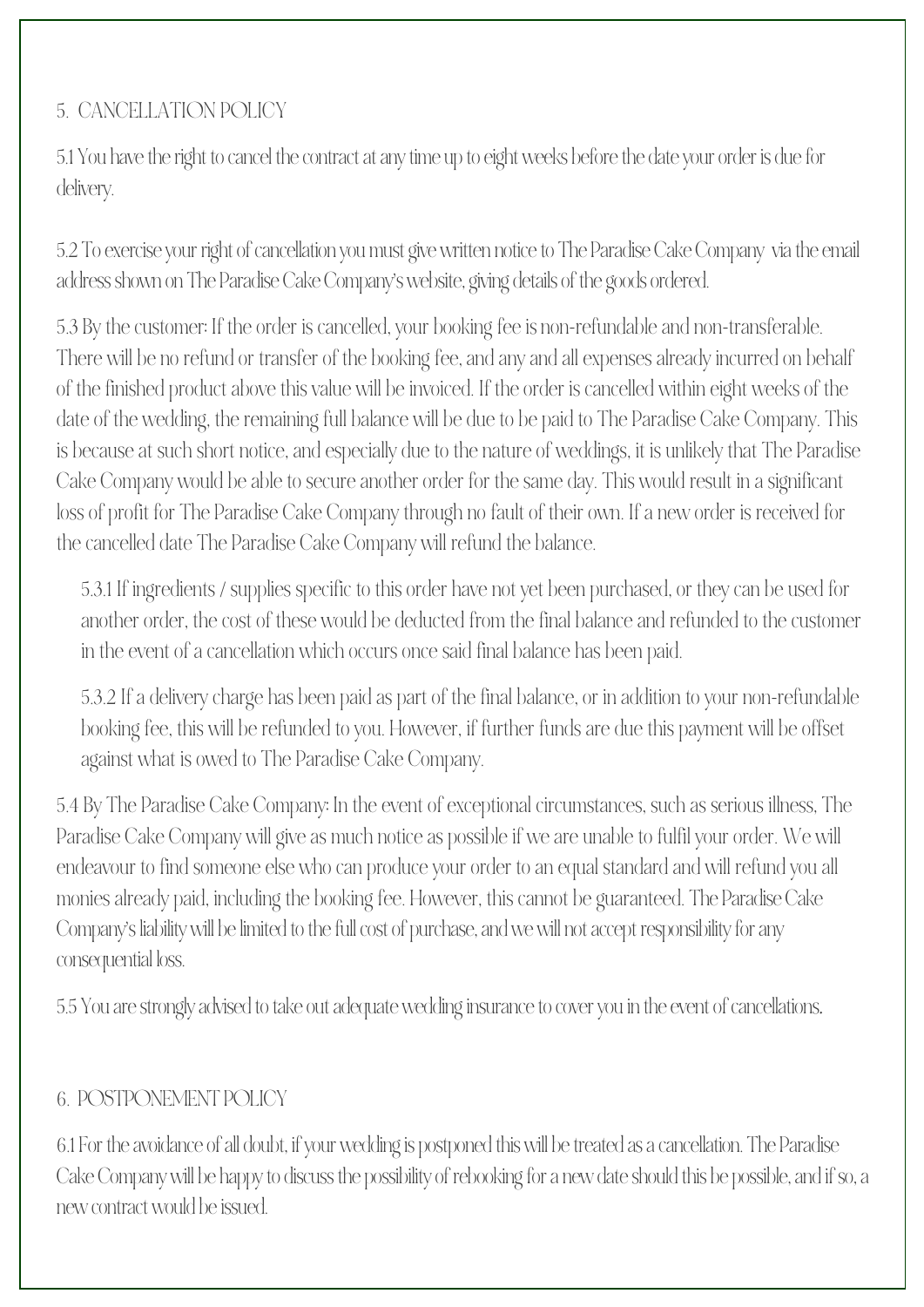## 7. COLOURS AND DESIGN

7.1 Should you have any swatches of ribbon or material; this can be helpful to The Paradise Cake Company in creating the colour theme of your choice. However, please note that due to the fact we are working with many different materials, an exact match cannot be guaranteed. This also applies to food colourings and icings. Please also not that images sent digitally are seen differently on different screens, so if a specific colour is vital, this must be communicated to The Paradise Cake Company at the time of ordering. We will use all reasonable endeavours to get it as close as possible

7.2 We can only create your finished order from what we interpret from the wording of your order; therefore, it is vital you check everything is correct. It may not be possible to create exact specifications when modelling food; however, we will work with you, often using sketches to ensure you are happy with the design.

#### 8. NON-EDIBLES

8.1 A list of non-edibles (such as supporting dowels, floral wire etc) will be provided to the venue. It is your responsibility to ask the venue to provide this to you and ensure these are not served to your guests.

## 9 FRESH FLOWER POLICY

9.1 Should fresh flowers to be provided by your florist, to decorate the cake, the responsibility of the flowers' safety, quality, freshness, and colour will rest with the florist and not with The Paradise Cake Company. It is your responsibility to communicate with your florist to ensure they are not providing toxic flowers to The Paradise Cake Company. If the florist or any other supplier adds anything to the cake after we have left it set up, responsibility for any resulting damage or harm will not rest with The Paradise Cake Company.

## 10 FOOD ALLERGY DISCLAIMERS

10.1 The Paradise Cake Company is NOT an allergy-free kitchen. It cannot be guaranteed that our products are free from ingredients that may affect those with food allergies, but all efforts are made to minimise this risk where requested. At The Paradise Cake Company, we recognise the seriousness of food allergies and we recommend that you contact us before you place an order to inform us of any food allergies that you or your party may have. The Paradise Cake Company will not assume any liability for adverse reactions to our products.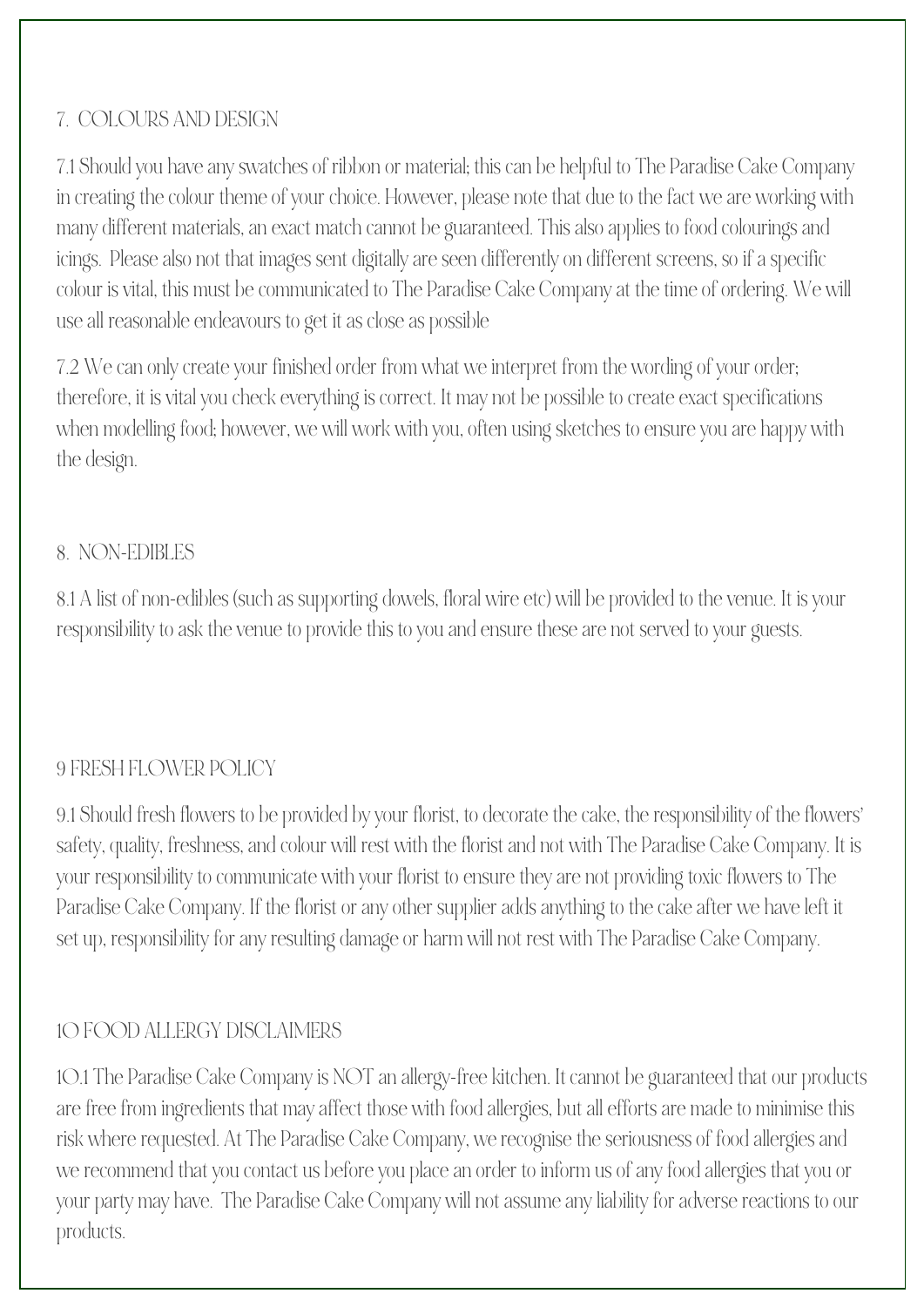The following ingredients are used in our kitchen:

- Milk and other dairy products
- Soya
- Eggs
- Nuts: pecans, walnuts, almonds, cashews,
- Peanuts
- Wheat  $\&$  gluten
- Sulphites (from dried fruit)

Please note that some food colourings may have an effect on behaviour in children.

10.2 The Paradise Cake Company will discuss any dietary requirements, allergies and intolerances with you at the time you place your order or during your consultation. It is your obligation to inform The Paradise Cake Company of any such special requirements.

#### 11. HIRING OF EQUIPMENT

11.1 The Paradise Cake Company requires a refundable deposit ("the hire deposit") for the hire of cakes stands and equipment. The hire deposit will normally be £75.00 but if The Paradise Cake Company requires a different amount this will be discussed with you at the time you place your order. This is in addition to the agreed hire fee.

11.2 The hire deposit will be held for a period of time discussed with you when placing your order.

11.3 All information regarding the hire deposit will be stated on the order form including the return date.

11.4 The hire deposit will be refunded in full when the item(s) / equipment is returned in the condition it was hired out, and within the stipulated time period.

11.5 If the item(s) / equipment hired out is lost, returned damaged, or returned late by you The Paradise Cake Company will retain your full deposit for the item/items to cover the cost of replacing it/them.

11.6 For the avoidance of doubt you will become responsible for any hired equipment once that equipment has been delivered to the required address.

## 12. IMAGES

12.1 Photographs of your cake will be taken by us and used for social media / marketing purposes. These images remain the property of The Paradise Cake Company.

12.2 Should you kindly share any photos of your day with us, we will of course ask your permission before sharing these further, and that of the photographer who took the images.